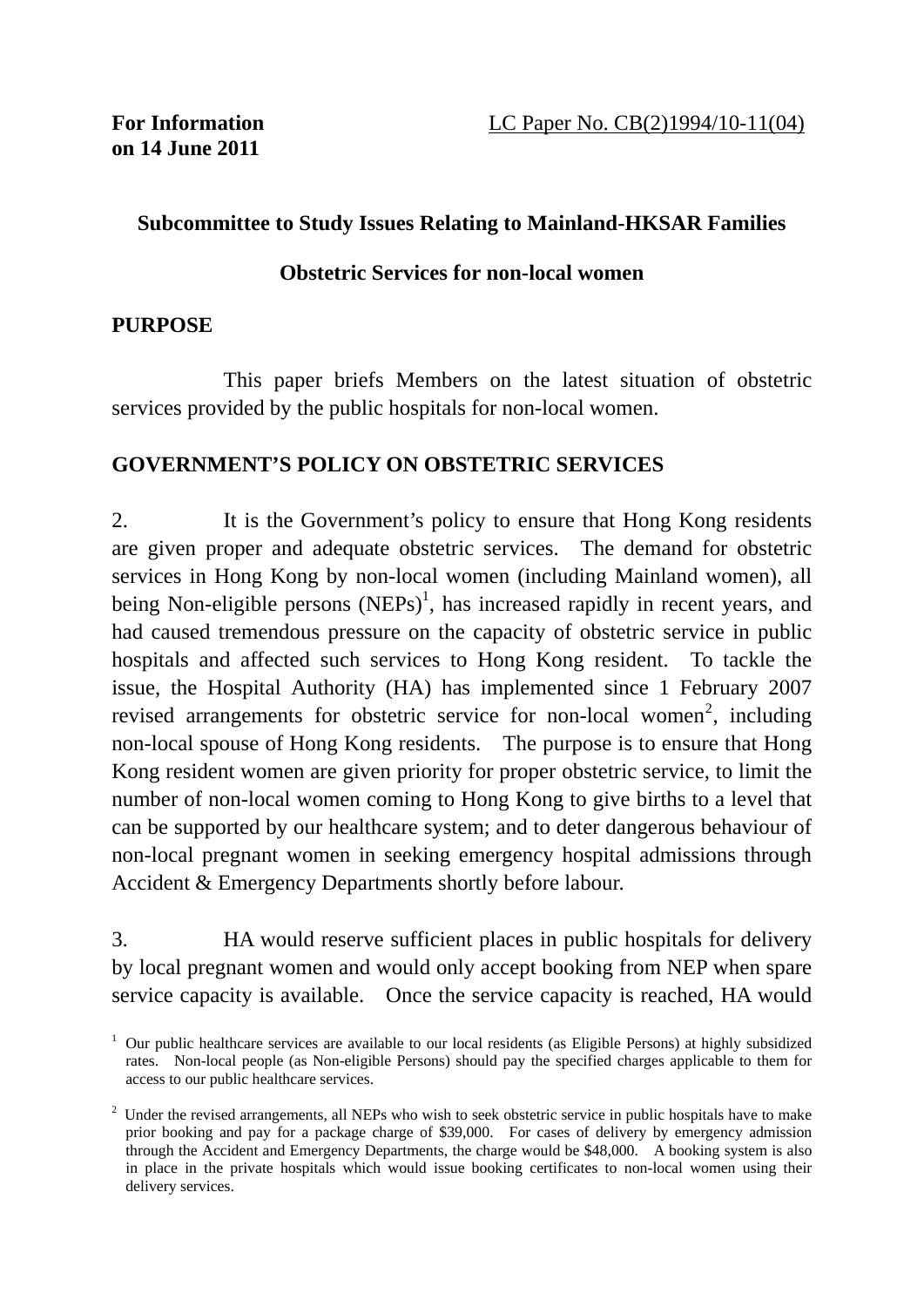stop making bookings for non-local pregnant women. In anticipation of rising service demand from local women, HA announced on 8 April 2011 that public hospitals would stop accepting booking of obstetric service from non-local women from now till the end of 2011, with a view to ensuring adequate service can be provided to local women.

# **NEW MEASURES TO CONTROL THE USE OF OBSTETRIC SERVICE BY NON-LOCAL WOMEN**

4. The Administration is very concerned about the surge of demand for obstetric services in Hong Kong by non-local women and the pressure of our overall obstetric and neonatal care services. The Food and Health Bureau have been discussing with HA, the Department of Health (DH), the representatives of 10 private hospitals that provide obstetric services, the concern groups on Hong Kong's obstetric and neonatal services, the Hong Kong College of Obstetricians and Gynaecologists and the Hong Kong College of Paediatricians the arrangements for provision of obstetric services to non-local pregnant women next year, with a view to alleviating the pressure on the overall obstetric and neonatal services in Hong Kong.

5. We have proposed a number of measures to ensure local pregnant women are given priority for obstetric services and all mothers delivering in Hong Kong and their babies are safe and given the best of care, as well as to maintain the high professional standard of our services and the sustainable development of obstetric and paediatric services in Hong Kong. Non-local pregnant women who intend to have deliveries in Hong Kong will be required to undergo antenatal checkups by obstetricians in Hong Kong at an appropriate stage for assessment on whether they are suitable to give birth in Hong Kong, and if so the issuance of a "Certificate on confirmed antenatal and delivery booking" which will be standardised by DH. In addition, we will endeavour to combat the improper and unprofessional co-operation between individual local obstetricians and agencies. We will also discuss with the public and private sector to determine in the first quarter of each year the number of non-local pregnant women allowed to give birth in Hong Kong in the following year.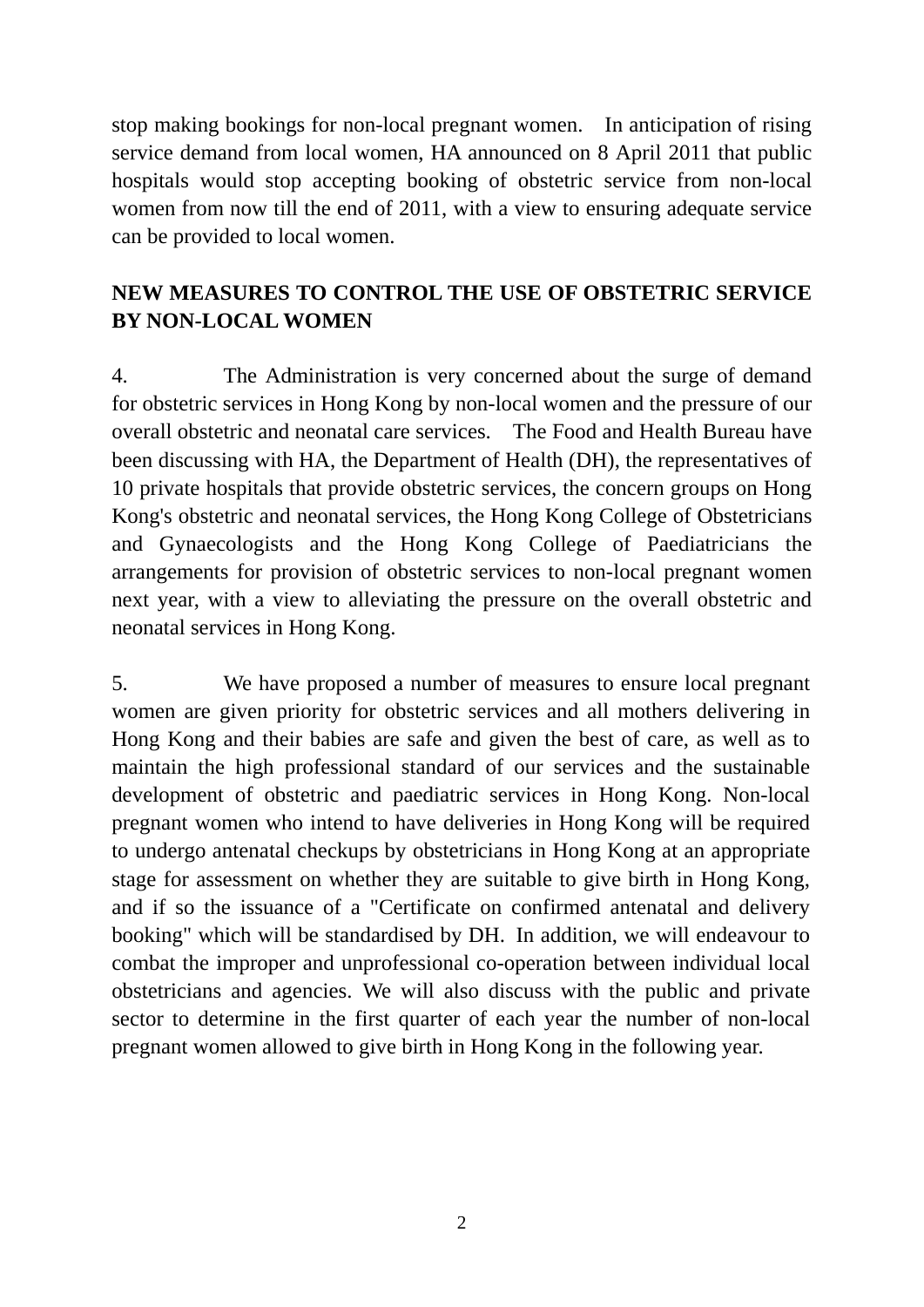### **ELIGIBILITY TO HIGHLY SUBSIDIZED OBSTETRIC SERVICES**

6. At present, the public healthcare services in Hong Kong are heavily subsidised by the Government. From the population policy perspective, the consideration behind drawing eligibility criterion for receiving public benefits is to accord priority to residents of Hong Kong in providing these heavily subsidized services. It is necessary for the Administration to ensure our public healthcare services can meet public demand and at the same time can sustain in the long-term within limited financial resources. It has been our policy that public healthcare services are provided primarily for Hong Kong residents. Accordingly, only "Eligible Persons" (EPs) (i.e. holders of Hong Kong Identity Card and children who are Hong Kong residents and under 11 years of age) are eligible for the highly subsidised public healthcare services. NEPs are provided with public healthcare services in emergency situations and they may seek non-emergency public healthcare services when there is spare service capacity. However, the rates of charges applicable to NEPs will apply. Fees for public healthcare services are currently charged in accordance with the status of the patients directly using the services and no consideration is given to family relationship. As in the case of obstetric services, fees are charged in accordance with the status of the pregnant women.

7. In 2003, we clarified the definition of EPs to the effect that non-Hong Kong residents who are the spouses or children of Hong Kong residents would be treated as NEPs and charged the NEP rates when using public healthcare services, including obstetric services.

### **WAY FORWARD**

8. The Government is committed to providing quality and priority obstetric services to local women. In the long run, we endeavour to maintain the sustainability as well as professional standards of our obstetric and paediatric services. We have reached consensus with the public and private hospitals providing obstetric services that measures have to be taken together to cap the number of deliveries in Hong Kong with regard to the overall capacity of our obstetric and neonatal care services. On the other hand, based on the number of bookings for deliveries already made with local hospitals, we anticipate that there will be a slight increase in the number of deliveries in Hong Kong this year in comparison with that of last year. HA has already allocated